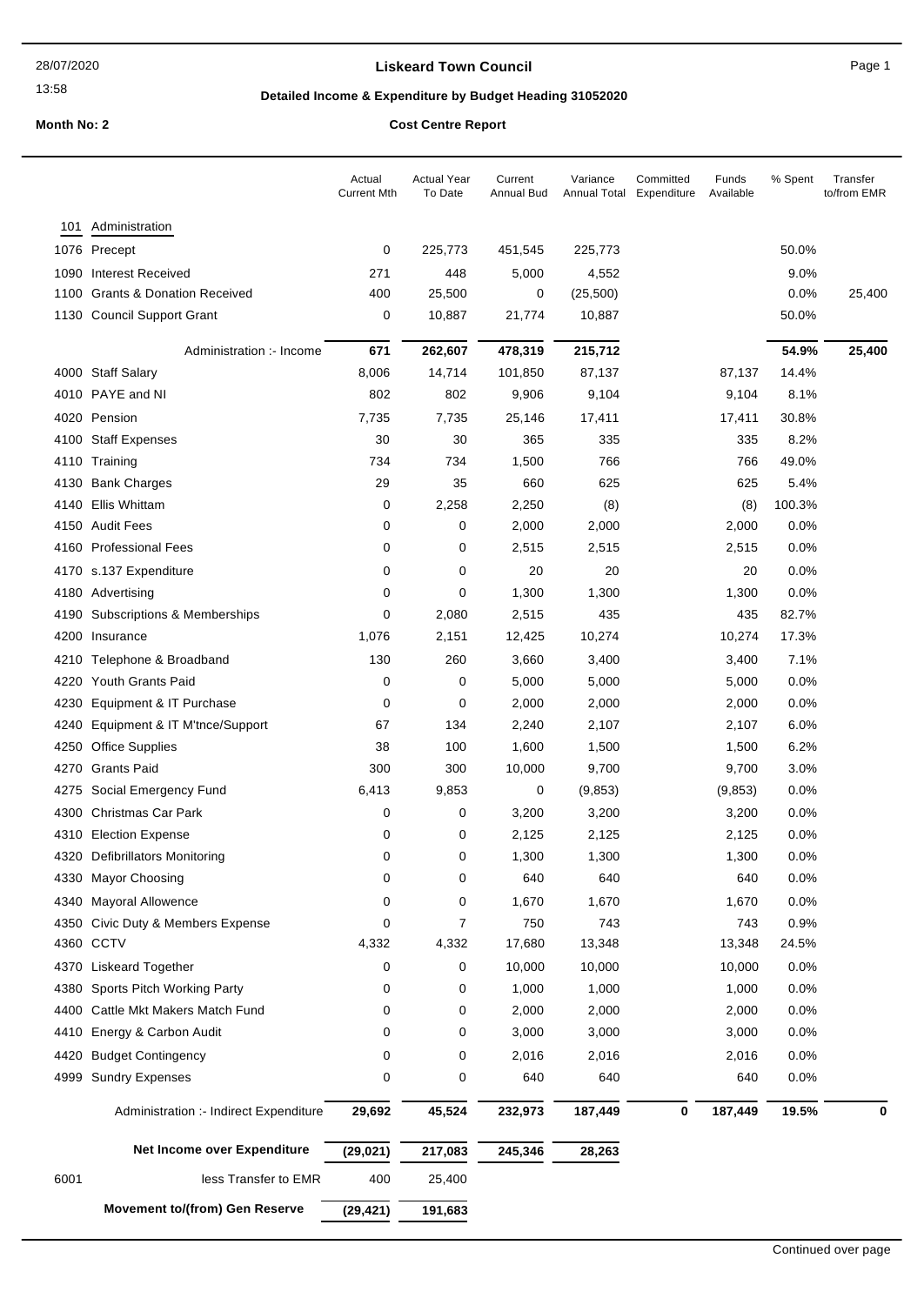#### **Liskeard Town Council Canadian Council** Page 2

## **Detailed Income & Expenditure by Budget Heading 31052020**

## **Month No: 2 Cost Centre Report**

|      |                                                    | Actual<br><b>Current Mth</b> | <b>Actual Year</b><br>To Date | Current<br>Annual Bud | Variance<br>Annual Total | Committed<br>Expenditure | Funds<br>Available | % Spent | Transfer<br>to/from EMR |
|------|----------------------------------------------------|------------------------------|-------------------------------|-----------------------|--------------------------|--------------------------|--------------------|---------|-------------------------|
|      | 202 C&E                                            |                              |                               |                       |                          |                          |                    |         |                         |
|      | 1999 Other Income                                  | 20                           | 40                            | 0                     | (40)                     |                          |                    | 0.0%    |                         |
|      | C&E :- Income                                      | 20                           | 40                            | $\bf{0}$              | (40)                     |                          |                    |         | 0                       |
|      | 4000 Staff Salary                                  | 2,592                        | 5,173                         | 35,748                | 30,575                   |                          | 30,575             | 14.5%   |                         |
|      | 4010 PAYE and NI                                   | 76                           | 76                            | 983                   | 907                      |                          | 907                | 7.7%    |                         |
| 4020 | Pension                                            | 514                          | 514                           | 6,685                 | 6,171                    |                          | 6,171              | 7.7%    |                         |
|      | 4500 Events                                        | 0                            | 1,145                         | 6,000                 | 4,855                    |                          | 4,855              | 19.1%   |                         |
| 4520 | Marketing & Consultation                           | 0                            | 320                           | 2,000                 | 1,680                    |                          | 1,680              | 16.0%   |                         |
| 4530 | Newsletter                                         | 0                            | 0                             | 4,000                 | 4,000                    |                          | 4,000              | 0.0%    |                         |
| 4560 | Heritage Projects                                  | 0                            | 0                             | 3,000                 | 3,000                    |                          | 3,000              | 0.0%    |                         |
| 4570 | Website & Email                                    | 230                          | 459                           | 3,254                 | 2,795                    |                          | 2,795              | 14.1%   |                         |
| 4580 | <b>TIC Expenses</b>                                | 0                            | 0                             | 750                   | 750                      |                          | 750                | 0.0%    |                         |
|      | 4590 Cycle Parking                                 | 0                            | 0                             | 1,500                 | 1,500                    |                          | 1,500              | 0.0%    |                         |
|      | C&E :- Indirect Expenditure                        | 3,411                        | 7,687                         | 63,920                | 56,233                   | 0                        | 56,233             | 12.0%   | 0                       |
|      | Net Income over Expenditure                        | (3, 391)                     | (7, 647)                      | (63, 920)             | (56, 273)                |                          |                    |         |                         |
| 212  | <b>Tourist Information Centre</b>                  |                              |                               |                       |                          |                          |                    |         |                         |
|      | 1999 Other Income                                  | 0                            | 0                             | 3,000                 | 3,000                    |                          |                    | 0.0%    |                         |
|      | Tourist Information Centre :- Income               | 0                            | 0                             | 3,000                 | 3,000                    |                          |                    | 0.0%    | 0                       |
|      | 4640 TIC Card Fees                                 | 3                            | 8                             | 0                     | (8)                      |                          | (8)                | 0.0%    |                         |
|      | Tourist Information Centre :- Indirect Expenditure | 3                            | 8                             | $\bf{0}$              | (8)                      | $\bf{0}$                 | (8)                |         | 0                       |
|      | Net Income over Expenditure                        | (3)                          | (8)                           | 3,000                 | 3,008                    |                          |                    |         |                         |
| 222  | Museum                                             |                              |                               |                       |                          |                          |                    |         |                         |
|      | 4180 Advertising                                   | 0                            | 0                             | 600                   | 600                      |                          | 600                | 0.0%    |                         |
|      | 4190 Subscriptions & Memberships                   | (46)                         | (46)                          | 300                   | 346                      |                          | 346                | (15.2%) |                         |
|      | 4230 Equipment & IT Purchase                       | 0                            | 0                             | 800                   | 800                      |                          | 800                | 0.0%    |                         |
| 4240 | Equipment & IT M'tnce/Support                      | 0                            | 0                             | 400                   | 400                      |                          | 400                | 0.0%    |                         |
|      | 4250 Office Supplies                               | 0                            | 0                             | 600                   | 600                      |                          | 600                | 0.0%    |                         |
|      | 4760 Volunteer Expense                             | 0                            | 152                           | 4,300                 | 4,148                    |                          | 4,148              | 3.5%    |                         |
|      | 4825 Building Improvements                         | 0                            | 0                             | 800                   | 800                      |                          | 800                | 0.0%    |                         |
|      | 4830 Museum Sundry                                 | 0                            | 0                             | 200                   | 200                      |                          | 200                | 0.0%    |                         |
|      | Museum :- Indirect Expenditure                     | (46)                         | 106                           | 8,000                 | 7,894                    | $\pmb{0}$                | 7,894              | 1.3%    | 0                       |
|      | <b>Net Expenditure</b>                             | 46                           | (106)                         | (8,000)               | (7, 894)                 |                          |                    |         |                         |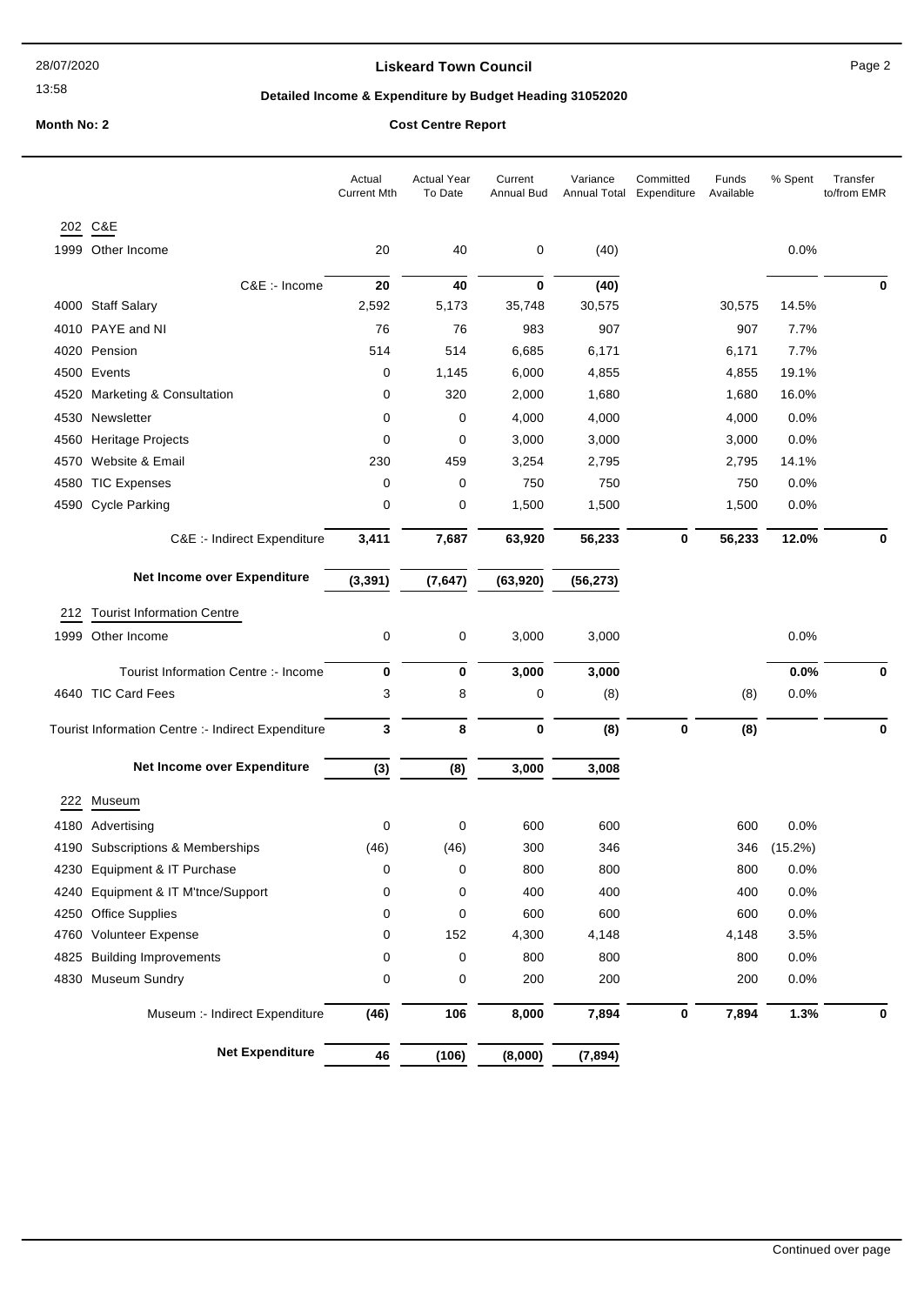#### **Liskeard Town Council Caucal** Council **Page 3**

## **Detailed Income & Expenditure by Budget Heading 31052020**

# **Month No: 2 Cost Centre R**

| <b>COST Centre Report</b> |  |
|---------------------------|--|
|                           |  |

|          |                                                                | Actual<br><b>Current Mth</b> | <b>Actual Year</b><br>To Date | Current<br>Annual Bud | Variance<br>Annual Total | Committed<br>Expenditure | Funds<br>Available | % Spent       | Transfer<br>to/from EMR |
|----------|----------------------------------------------------------------|------------------------------|-------------------------------|-----------------------|--------------------------|--------------------------|--------------------|---------------|-------------------------|
| 303      | Facilities                                                     |                              |                               |                       |                          |                          |                    |               |                         |
|          | 1100 Grants & Donation Received                                | 0                            | 0                             | 1,185                 | 1,185                    |                          |                    | 0.0%          |                         |
|          | 1340 FiT Tariff Receipts                                       | 1,291                        | 1,291                         | 4,750                 | 3,459                    |                          |                    | 27.2%         |                         |
|          | Facilities :- Income                                           | 1,291                        | 1,291                         | 5,935                 | 4,644                    |                          |                    | 21.7%         | 0                       |
|          |                                                                |                              |                               |                       |                          |                          |                    |               |                         |
|          | 4000 Staff Salary                                              | 8,787                        | 17,694                        | 107,308               | 89,614                   |                          | 89,614             | 16.5%         |                         |
|          | 4010 PAYE and NI<br>4020 Pension                               | 5<br>2,019                   | 5                             | 6,236<br>20,067       | 6,231                    |                          | 6,231              | 0.1%<br>10.1% |                         |
|          | 4260 Repairs & Maintenance                                     | 0                            | 2,019<br>77                   | 0                     | 18,048<br>(77)           |                          | 18,048<br>(77)     | 0.0%          |                         |
|          |                                                                | 59                           | 59                            |                       |                          |                          |                    | 2.0%          |                         |
|          | 4900 Consumables (House Keeping)<br>4910 Refurbishment Project | 0                            | 0                             | 3,000<br>10,000       | 2,941<br>10,000          |                          | 2,941<br>10,000    | 0.0%          |                         |
| 4920     | Footpath Mainenance                                            | 0                            | 0                             | 1,100                 | 1,100                    |                          | 1,100              | 0.0%          |                         |
|          | 4930 Street Furniture Purchase                                 | 0                            | 0                             | 200                   | 200                      |                          | 200                | 0.0%          |                         |
| 4931     | <b>Street Furniture Maintenance</b>                            | 0                            | 0                             | 500                   | 500                      |                          | 500                | 0.0%          |                         |
|          | 4935 Grit Bin Supplies                                         | 0                            | 0                             | 2,500                 | 2,500                    |                          | 2,500              | 0.0%          |                         |
|          | 4940 Weed Spraying                                             | 0                            | 0                             | 3,500                 | 3,500                    |                          | 3,500              | 0.0%          |                         |
|          | 4950 Fountain/Pipewell/War Memorial                            | 2,503                        | 2,503                         | 500                   | (2,003)                  |                          | (2,003)            | 500.5%        |                         |
|          | 5470 Parks & Open Space Works                                  | 0                            | 0                             | 3,000                 | 3,000                    |                          | 3,000              | 0.0%          |                         |
|          |                                                                |                              |                               |                       |                          |                          |                    |               |                         |
|          | Facilities :- Indirect Expenditure                             | 13,372                       | 22,357                        | 157,911               | 135,554                  | 0                        | 135,554            | 14.2%         | 0                       |
|          | Net Income over Expenditure                                    | (12,081)                     | (21,066)                      | (151, 976)            | (130, 910)               |                          |                    |               |                         |
| 323      | <b>Public Hall</b>                                             |                              |                               |                       |                          |                          |                    |               |                         |
|          | 1370 Public Hall Receipts                                      | 0                            | 0                             | 7,000                 | 7,000                    |                          |                    | 0.0%          |                         |
| 1380     | <b>Discounted Receipts</b>                                     | 0                            | 50                            | 26,000                | 25,950                   |                          |                    | 0.2%          |                         |
|          | 1390 Standard Receipts                                         | 0                            | 544                           | 18,000                | 17,456                   |                          |                    | 3.0%          |                         |
|          |                                                                |                              |                               |                       |                          |                          |                    |               |                         |
|          | Public Hall :- Income                                          | 0                            | 594                           | 51,000                | 50,406                   |                          |                    | 1.2%          | 0                       |
|          | 4260 Repairs & Maintenance                                     | 77                           | 77                            | 3,500                 | 3,423                    |                          | 3,423              | 2.2%          |                         |
|          | 4670 Business Rates                                            | 1,148                        | 2,293                         | 11,700                | 9,407                    |                          | 9,407              | 19.6%         |                         |
|          | 4680 Electricity                                               | 281                          | 562                           | 4,500                 | 3,938                    |                          | 3,938              | 12.5%         |                         |
| 4690 Gas |                                                                | 249                          | 671                           | 4,000                 | 3,329                    |                          | 3,329              | 16.8%         |                         |
|          | 4700 Water                                                     | 0                            | 0                             | 2,000                 | 2,000                    |                          | 2,000              | 0.0%          |                         |
|          | 4710 Compliance & Servicing                                    | 171                          | 171                           | 4,500                 | 4,329                    |                          | 4,329              | 3.8%          |                         |
|          | Public Hall :- Indirect Expenditure                            | 1,926                        | 3,774                         | 30,200                | 26,426                   | $\pmb{0}$                | 26,426             | 12.5%         | 0                       |
|          | Net Income over Expenditure                                    | (1,926)                      | (3, 180)                      | 20,800                | 23,980                   |                          |                    |               |                         |
|          | 326 Guildhall                                                  |                              |                               |                       |                          |                          |                    |               |                         |
|          |                                                                |                              |                               |                       |                          |                          |                    |               |                         |
|          | 1360 Guildhall Rental Income                                   | 0                            | 1,431                         | 26,000                | 24,569                   |                          |                    | 5.5%          |                         |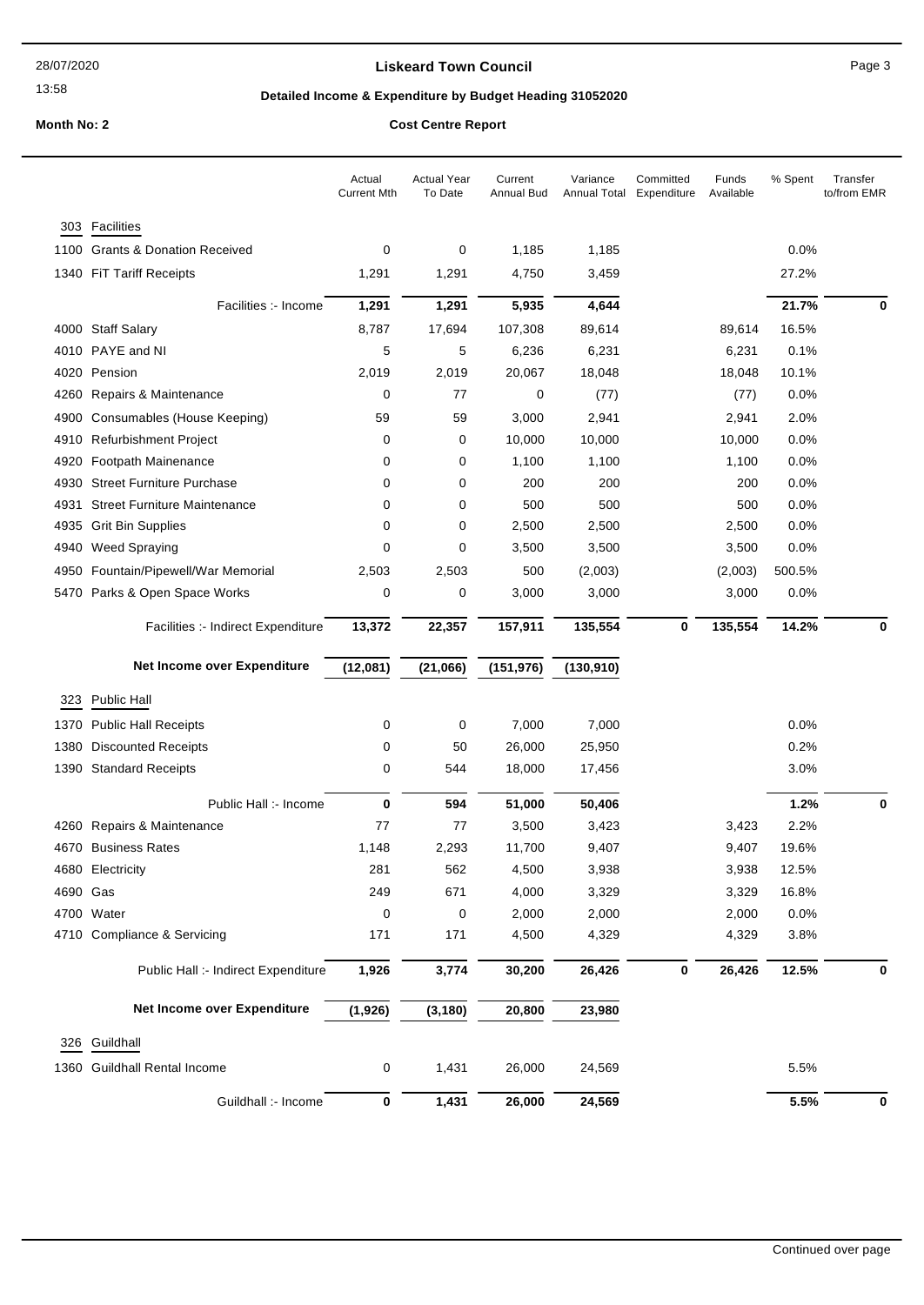#### **Liskeard Town Council Canadian Council** Page 4

## **Detailed Income & Expenditure by Budget Heading 31052020**

#### **Month No: 2 Cost Centre Report**

|          |                                             | Actual<br><b>Current Mth</b> | <b>Actual Year</b><br>To Date | Current<br>Annual Bud | Variance<br>Annual Total | Committed<br>Expenditure | Funds<br>Available | % Spent | Transfer<br>to/from EMR |
|----------|---------------------------------------------|------------------------------|-------------------------------|-----------------------|--------------------------|--------------------------|--------------------|---------|-------------------------|
|          | 4260 Repairs & Maintenance                  | 0                            | 0                             | 500                   | 500                      |                          | 500                | 0.0%    |                         |
| 4670     | <b>Business Rates</b>                       | 55                           | 110                           | 230                   | 120                      |                          | 120                | 47.6%   |                         |
| 4680     | Electricity                                 | 178                          | 357                           | 1,400                 | 1,043                    |                          | 1,043              | 25.5%   |                         |
|          | 4700 Water                                  | 0                            | 0                             | 350                   | 350                      |                          | 350                | 0.0%    |                         |
|          | 4710 Compliance & Servicing                 | 0                            | 0                             | 800                   | 800                      |                          | 800                | 0.0%    |                         |
|          | 5070 Guildhall Project                      | 0                            | 0                             | 25,000                | 25,000                   |                          | 25,000             | 0.0%    |                         |
|          |                                             |                              |                               |                       |                          |                          |                    |         |                         |
|          | Guildhall :- Indirect Expenditure           | 233                          | 466                           | 28,280                | 27,814                   | $\bf{0}$                 | 27,814             | 1.6%    | 0                       |
|          | Net Income over Expenditure                 | (233)                        | 964                           | (2, 280)              | (3, 244)                 |                          |                    |         |                         |
| 333      | Arcade Shops                                |                              |                               |                       |                          |                          |                    |         |                         |
|          | 1510 Arcade Rental Income                   | 0                            | 153                           | 0                     | (153)                    |                          |                    | 0.0%    |                         |
|          |                                             |                              |                               |                       |                          |                          |                    |         |                         |
|          | Arcade Shops :- Income                      | 0                            | 153                           | 0                     | (153)                    |                          |                    |         | 0                       |
|          | <b>Net Income</b>                           | $\bf{0}$                     | 153                           | 0                     | (153)                    |                          |                    |         |                         |
|          | 334 Forsters Hall                           |                              |                               |                       |                          |                          |                    |         |                         |
| 4260     | Repairs & Maintenance                       | 688                          | 688                           | 500                   | (188)                    |                          | (188)              | 137.7%  |                         |
| 4670     | <b>Business Rates</b>                       | 0                            | 0                             | 13,100                | 13,100                   |                          | 13,100             | 0.0%    |                         |
| 4680     | Electricity                                 | 147                          | 293                           | 1,800                 | 1,507                    |                          | 1,507              | 16.3%   |                         |
| 4690 Gas |                                             | 0                            | 0                             | 1,500                 | 1,500                    |                          | 1,500              | 0.0%    |                         |
|          | 4700 Water                                  | 0                            | 0                             | 250                   | 250                      |                          | 250                | 0.0%    |                         |
|          | 4710 Compliance & Servicing                 | 0                            | 0                             | 1,200                 | 1,200                    |                          | 1,200              | 0.0%    |                         |
|          | 5080 Foresters Hall refurbishment           | 0                            | 0                             | 3,500                 | 3,500                    |                          | 3,500              | 0.0%    |                         |
|          | Forsters Hall :- Indirect Expenditure       | 835                          | 982                           | 21,850                | 20,868                   | 0                        | 20,868             | 4.5%    | $\mathbf 0$             |
|          | <b>Net Expenditure</b>                      | (835)                        | (982)                         | (21, 850)             | (20, 868)                |                          |                    |         |                         |
|          |                                             |                              |                               |                       |                          |                          |                    |         |                         |
| 336      | Dean Street Toilets                         |                              |                               |                       |                          |                          |                    |         |                         |
|          | 4260 Repairs & Maintenance                  | $\Omega$                     | 262                           | 1,000                 | 738                      |                          | 738                | 26.2%   |                         |
|          | 4670 Business Rates                         | 52                           | 102                           | 425                   | 323                      |                          | 323                | 24.0%   |                         |
|          | 4680 Electricity                            | 15                           | 30                            | 300                   | 270                      |                          | 270                | 10.2%   |                         |
|          | 4700 Water                                  | 0                            | 0                             | 400                   | 400                      |                          | 400                | 0.0%    |                         |
|          | Dean Street Toilets :- Indirect Expenditure | 67                           | 395                           | 2,125                 | 1,730                    | $\bf{0}$                 | 1,730              | 18.6%   | 0                       |
|          | <b>Net Expenditure</b>                      | (67)                         | (395)                         | (2, 125)              | (1,730)                  |                          |                    |         |                         |
|          | 343 Westbourne Toilets                      |                              |                               |                       |                          |                          |                    |         |                         |
|          |                                             |                              |                               | 1,000                 | 1,000                    |                          | 1,000              | 0.0%    |                         |
|          | 4260 Repairs & Maintenance                  | 0                            | 0                             |                       |                          |                          |                    |         |                         |
|          | 4670 Business Rates                         | 73                           | 143                           | 890                   | 747                      |                          | 747                | 16.1%   |                         |
|          | 4700 Water                                  | 0                            | 0                             | 1,500                 | 1,500                    |                          | 1,500              | 0.0%    |                         |
|          | Westbourne Toilets :- Indirect Expenditure  | 73                           | 143                           | 3,390                 | 3,247                    | 0                        | 3,247              | 4.2%    | 0                       |
|          | <b>Net Expenditure</b>                      | (73)                         | (143)                         | (3, 390)              | (3, 247)                 |                          |                    |         |                         |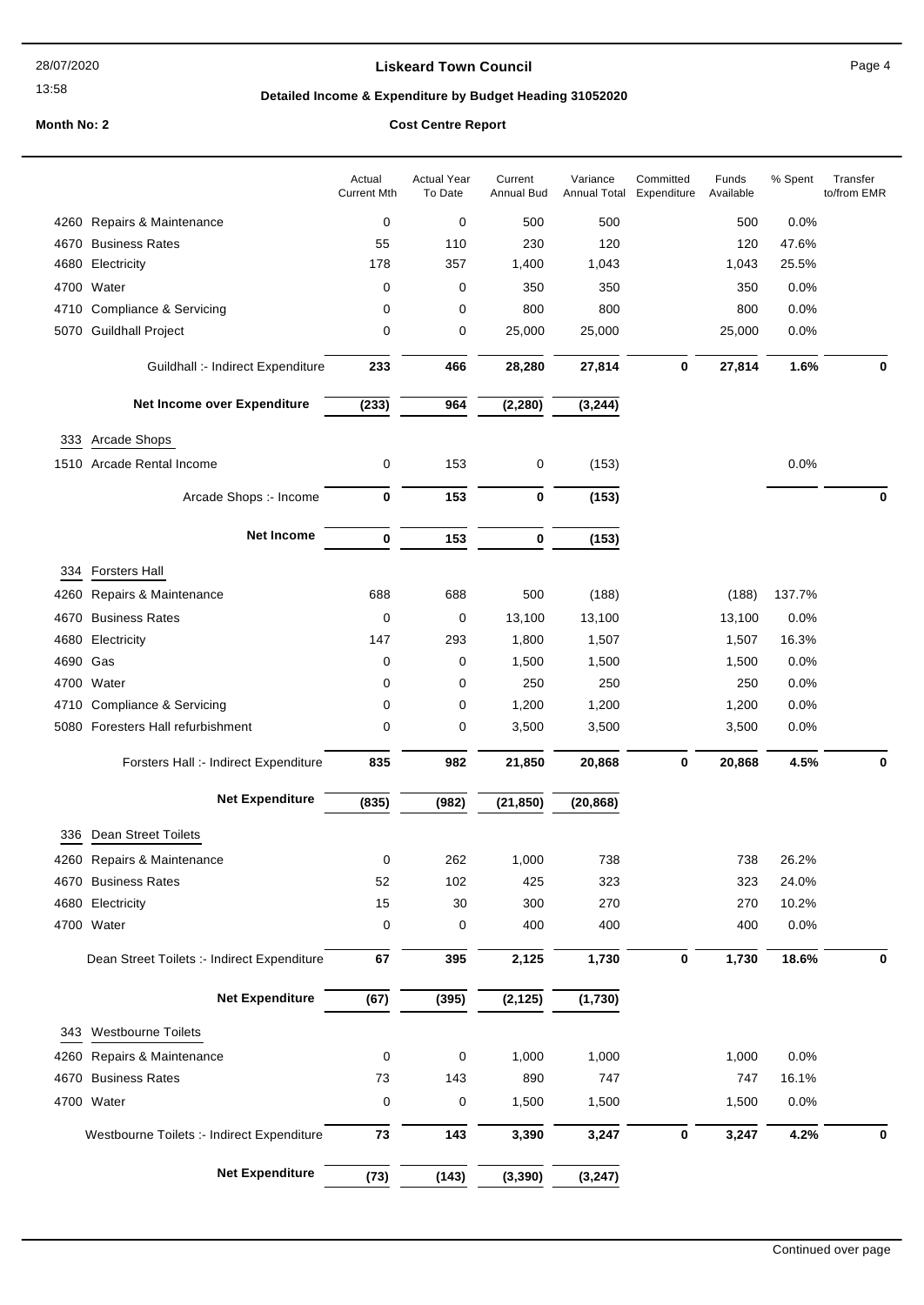#### **Liskeard Town Council Council Council Page 5**

#### **Detailed Income & Expenditure by Budget Heading 31052020**

**Month No: 2 Cost Centre Report**

## Actual Year To Date Current Annual Bud Variance Annual Total Expenditure Committed Funds Available Actual Current Mth % Spent Transfer to/from EMR 346 Sungirt Toilets 4260 Repairs & Maintenance 0 0 1,000 1,000 1,000 0.0% 4670 Business Rates 156 311 1,950 1,639 1,639 16.0% 4680 Electricity 16 32 300 268 268 10.8% 4700 Water 0 0 800 800 800 0.0% Sungirt Toilets :- Indirect Expenditure **172 344 4,050 3,706 0 3,706 8.5% 0 Net Expenditure (172) (344) (4,050) (3,706)** 348 Pipewell/Fountain/War Memorial 4680 Electricity 25 50 0 (50) (50) 0.0% Pipewell/Fountain/War Memorial :- Indirect Expenditure **25 50 0 (50) 0 (50) 0 Net Expenditure (25) (50) 0 50** 353 Allotments 1500 Allotment Receipts 0 47 1,000 953 4.7% Allotments :- Income **0 47 1,000 953 4.7% 0** 4260 Repairs & Maintenance 0 0 800 800 800 0.0% 4700 Water 0 0 150 150 150 0.0% 5100 Allotment Rent - Lake Lane 0 32 55 23 23 57.9% Allotments :- Indirect Expenditure **0 32 1,005 973 0 973 3.2% 0 Net Income over Expenditure 0 15 (5) (20)** 356 Thorn Park 4260 Repairs & Maintenance 2007 77 77 77 2,000 1,923 1,923 1,923 3.9% 5150 Grounds Maintenance 0 0 2,000 2,000 2,000 0.0% Thorn Park :- Indirect Expenditure **77 77 4,000 3,923 0 3,923 1.9% 0 Net Expenditure (77) (77) (4,000) (3,923)** 363 Rapsons Field 4260 Repairs & Maintenance 200 2,500 2,423 2,423 3,1% 5150 Grounds Maintenance 0 0 1,500 1,500 1,500 0.0% Rapsons Field :- Indirect Expenditure **77 77 4,000 3,923 0 3,923 1.9% 0 Net Expenditure (77) (77) (4,000) (3,923)**